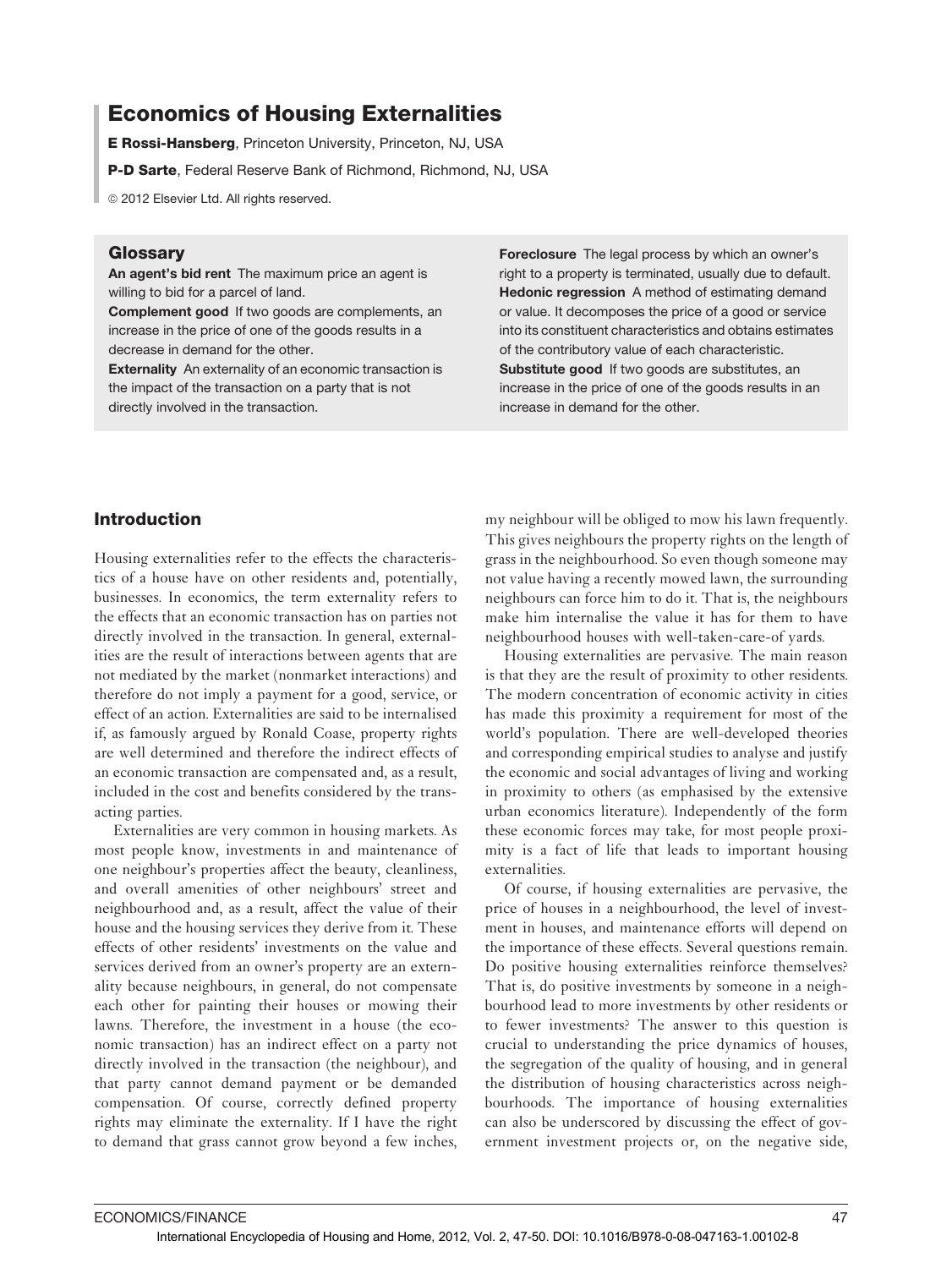foreclosures on neighbourhood characteristics. Do housing externalities amplify the effect of these policies and events?

#### The Policy Problem

The presence of externalities in the housing market implies that absent any government policy or rules, the equilibrium allocation of houses, their quality and characteristics, as well as investments and maintenance are, in general, not optimal. For example, the state of my neighbour's house paint may affect her as well as me, but she will decide when to paint her house based only on the benefits of painting to her. That means that she will paint her house less often than she would if she was taking my preferences into account as well or if I was paying part of the cost of painting myself. This means that the frequency of house painting will be socially suboptimal.

Since externalities yield suboptimal equilibrium allocations, they justify the use of urban policy. For example, minimum maintenance requirements can ameliorate some of the inefficiencies created by the externality. Other policy options involve housing investment subsidies and taxes. In general, however, this second policy instrument has much larger informational requirements, since optimal tax and subsidy policy depends on the quality of the existing housing stock in subtle ways. A third popular policy option is zoning restrictions that limit construction density or building heights. We should also note that in line with these policies, it is not uncommon for neighbourhood associations in the United States to adopt covenants that require their residents to follow specific guidelines, precisely to make them partially internalise housing externalities that affect the neighbourhood. These guidelines, for example, may prohibit residents from painting their house a certain colour or vehicles beyond a certain size from being parked in driveways.

Following Coase, policies that determine the property rights associated with the characteristics of a house can achieve socially optimal outcomes in the presence of housing externalities. This conclusion depends importantly on two assumptions. First, that transaction costs are zero or small. Namely, if property rights are well determined, we can bargain and determine the right price of every voluntary or involuntary interaction. Second, that property rights on everything can be costlessly determined. In practice, these assumptions are rarely satisfied. We can determine property rights on the look of my house. But are the transaction costs of making my neighbours pay for the paint zero? As a result, a common policy is to just restrict the permitted actions by residents in order to ameliorate the efficiency costs of these externalities, as in the case of minimum maintenance requirements or zoning.

So far we have discussed policies designed to address housing externalities directly. Of course, another aspect of housing externalities is that they affect the impact of other housing and urban policies. One example is the impact of housing investment subsidies and neighbourhood beautification or revitalisation projects. A dollar spent on one of these projects may have a much larger impact in the presence of housing externalities than in their absence. Therefore, the evaluation of many housing and urban policies implies taking a stand on the size of these externalities and the role they play in offering incentives for making, or preventing, housing investments by others.

### Housing Externalities and Housing Investments

One important implication of housing externalities is that they may affect the housing investment decisions of agents. Understanding the direction of this effect is a key challenge in our understanding of these externalities in particular and housing markets in general.

There are two distinct possibilities that imply different effects on investment. The first possibility is that housing investments are complements: more investments by my neighbours make investments in my house more enjoyable or profitable (in terms of the value of my house). To be concrete, what this means is that the marginal benefit I obtain from painting my house increases if my house is surrounded by painted houses. The implication of complementary investments is that, under some conditions, neighbourhoods can be in two distinct equilibria. In the first one, everyone invests and the neighbourhood has only beautifully kept high-value houses. In the second one, no one invests in their properties, the neighbourhood is not well kept, and housing prices are low. Both of these situations are equilibria because investment decisions are strategic complements. Of course, in this case, small investments in the neighbourhood, or subsidised investments, may potentially shift the equilibrium from a low-investment one to a high-investment one, therefore yielding a neighbourhood revival. Similarly, a few foreclosed houses may shake the faith of a neighbourhood about its condition and move it to the low-investment equilibrium. This extreme sensitivity to investment or policy shocks is the result of the investment complementarity.

The second possibility is for housing investments in a neighbourhood to be substitutes. Agents may care about total housing services, which are a combination of the characteristics of their own houses and the characteristics of the surrounding houses. If this function is additive, so that investments by others affect the level of my consumed housing services but not the marginal benefit of investing in my house, more investments in surrounding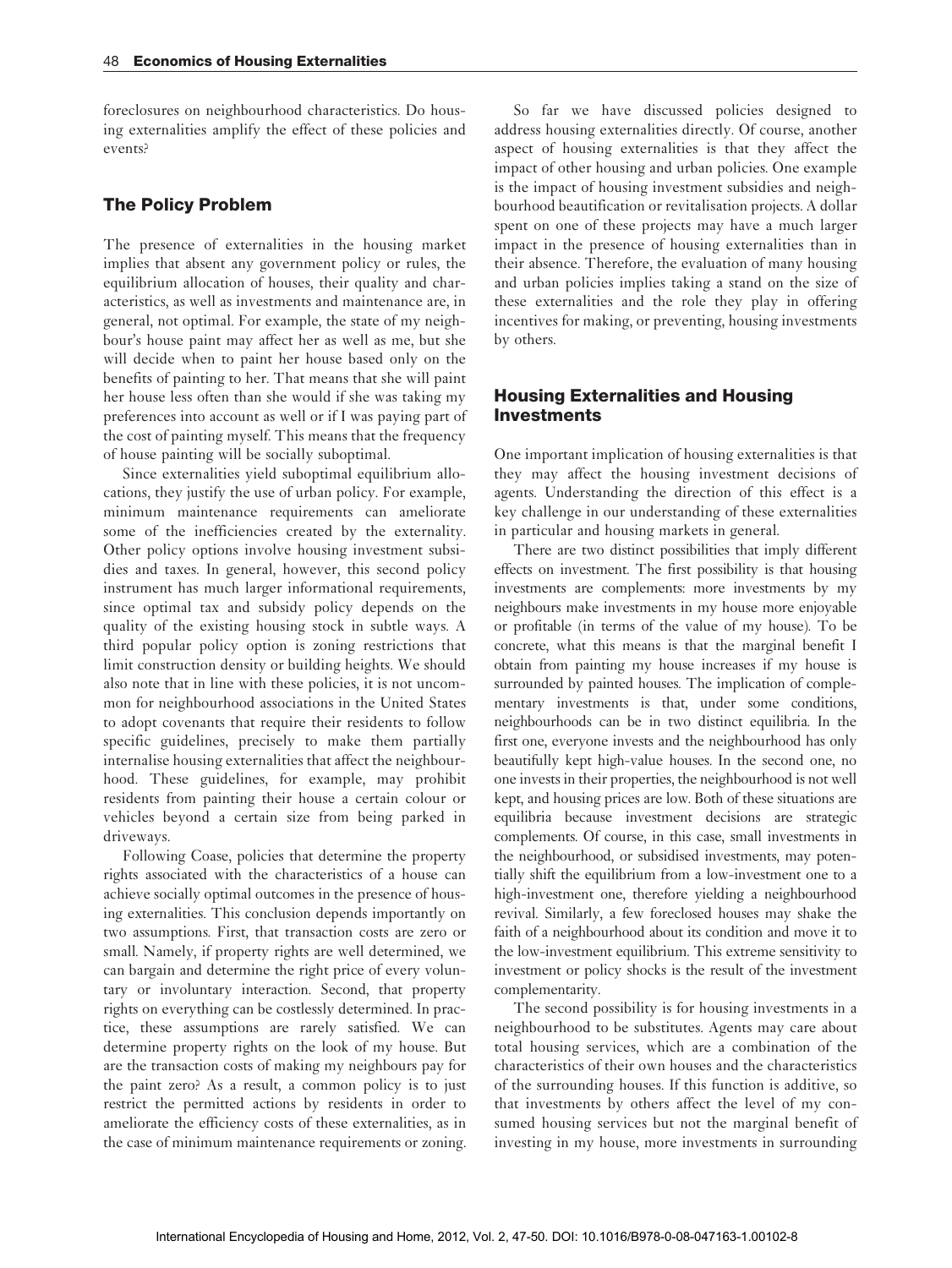houses will lead to less investments by agents. That is, the agent substitutes housing expenditure for other consumption because her housing services are partly provided, for example, by the gardens of surrounding houses. This substitution implies that as a result of a positive investment shock, other housing investments in the neighbourhood decrease, although the level of housing services consumed in general remains unchanged (but the share of income spent on housing decreases). Hence, urban policy in this case can have positive and large effects on welfare, even though total investment in the neighbourhood essentially remains unchanged.

## The Spatial Decay of Housing **Externalities**

Another key aspect of housing externalities is their rate of decline with distance. How do the benefits from investing in a given house affect other agents that are located at different distances? Of course, the importance and overall impact of housing externalities depend fundamentally on this rate of decline. If externalities die out fast, their effect is local and the overall impact is small. If they decay slowly (so people still benefit from having nice and well-kept houses several blocks away), then the impact of these externalities can be rather large.

To fix ideas, consider the effect a local revitalisation programme has on the land rents of a neighbourhood. **Figure 1** shows an example of the effects of a programme that subsidises investment of a fifth of land rents at the centre of a neighbourhood using an economic model with housing externalities that decay with distance. The details of the model used in the figure can be found in [Rossi-](#page-3-0)[Hansberg](#page-3-0) et al. (2010).

Of course, the subsidy implies that housing prices increase in the impact area (the area that was subsidised directly). However, the impact of the subsidy (the difference between the dashed and solid lines in the graph) goes well beyond the impact area. Even in the impact area the actual effect of the subsidy on land rents is larger than the subsidy itself, but in areas that were not affected by the subsidy, land prices can increase substantially too. At the boundaries of the neighbourhood, the effect in this example is negligible.

The graph illustrates several characteristics of spatially decaying housing externalities that are worth mentioning. First, the value of the subsidy and housing externalities will be capitalised in land rents. It is the location of the houses that gives them access to the indirect benefits of the improved houses. These location attributes are capitalised in the value of the land, not in the structure built on top of it. Note that land rents are the highest at the centre of the neighbourhood and decay as we move to the boundaries. The assumption here is that houses at the boundary do not benefit from houses outside the neighbourhood (e.g., because of the presence of highways or other neighbourhood boundaries). Thus these houses experience externalities only on one side and so the value of land there is smaller than at the centre of the neighbourhood where houses are relatively close to every other house. Second, even though the impact of the policy is fairly localised and narrow, the value of a whole neighbourhood can be affected through the housing



Figure 1 The effect of local revitalisation policy on land rents. Authors' calculations.